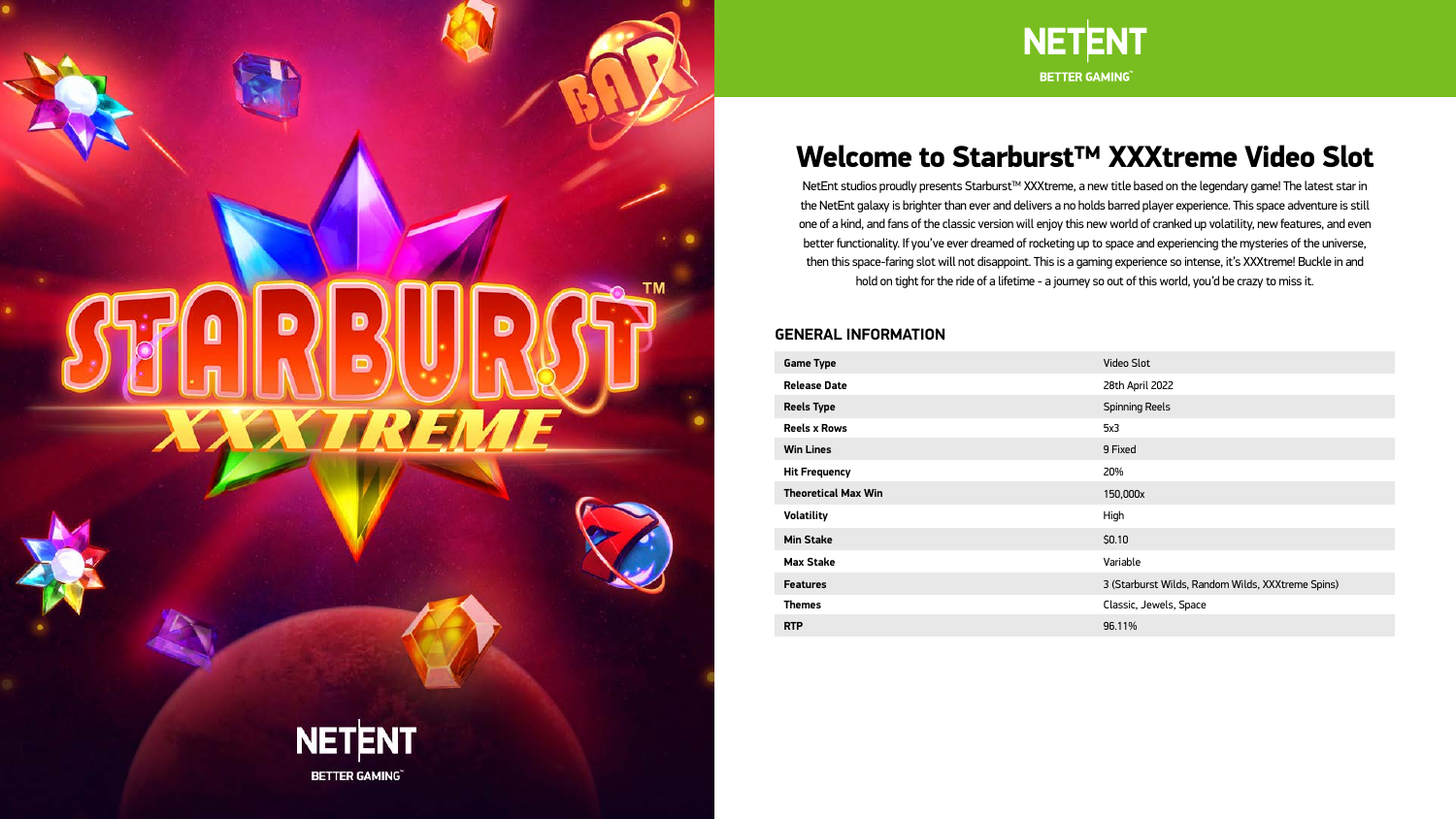The Random Wilds feature is randomly activated after a spin or a Re-Spin, awarding 1 to 3 Starburst™ Wild symbols that land on reels 2,3, and 4. Each Starburst™ Wild symbol awards a random Multiplier of the following value: x2, x3, x5, x10. x25, x50, x100, x150. The highest possible random Multiplier is x150 – but this can go even higher if more than one Multiplier lands during a spin or a Re-Spin!



Wilds appear on reels 2, 3, and 4 and substitute for all symbols. Wilds expand and each one that lands awards a Re-Spin and a random Multiplier. Any additional Starburst™ Wild symbol that lands on the reels during a Re-Spin also expands and awards another Re-Spin. Reels covered with Starburst™ Wild symbols are locked during subsequent spins.

#### FEATURES IN THE GAME

<span id="page-1-0"></span>

#### STARBURST™ WILDS NAME OF THE RANDOM WILDS



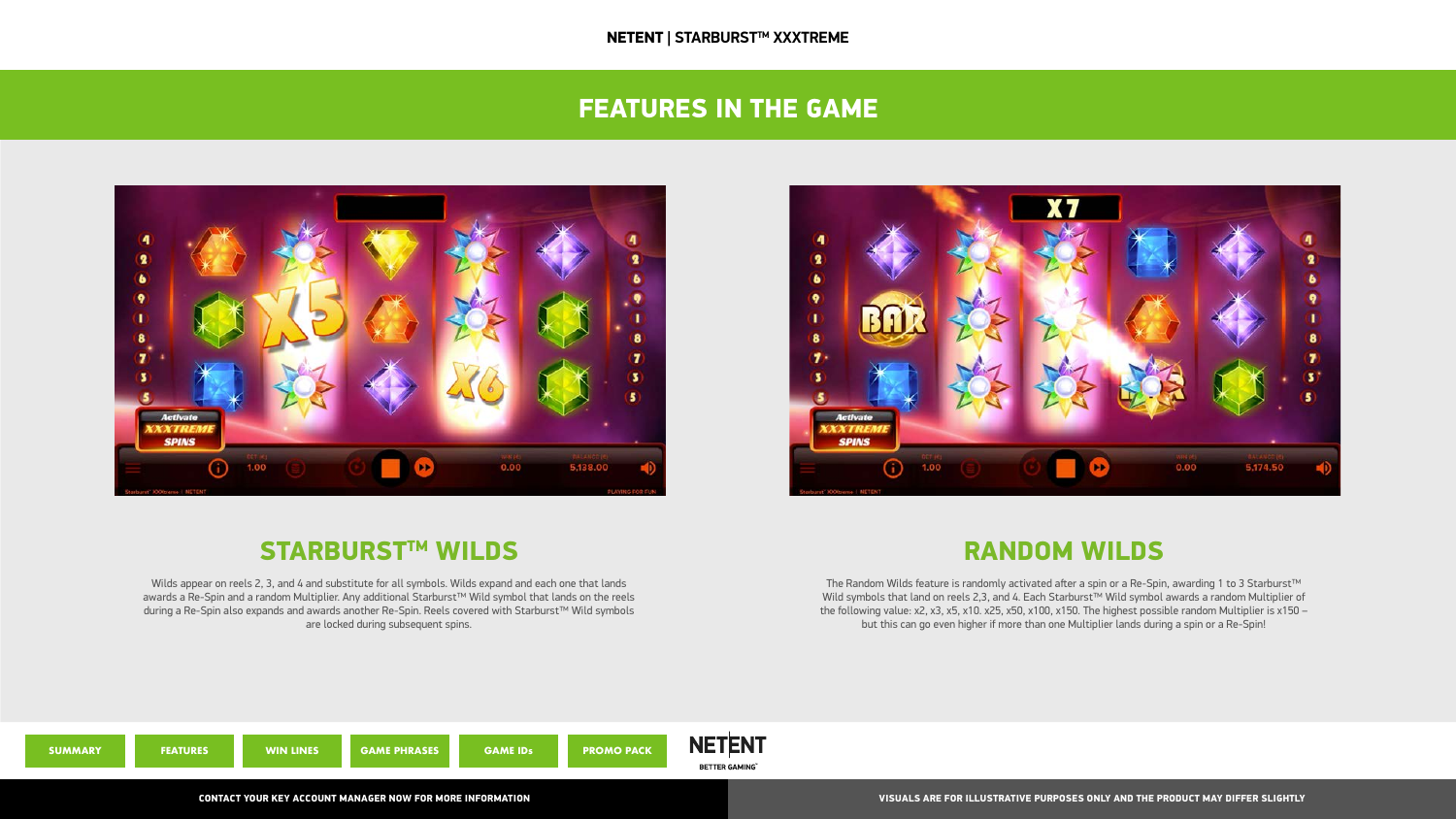## FEATURES IN THE GAME



# XXXTREME SPINS





It is possible to purchase XXXtreme Spins. Activating XXXtreme Spins guarantees Starburst™ Wilds. XXXtreme Spins costs 10x the bet for 1 guaranteed Starburst™ Wild symbol per spin, and 95x the bet for 2 guaranteed Starburst™ Wild symbols per spin.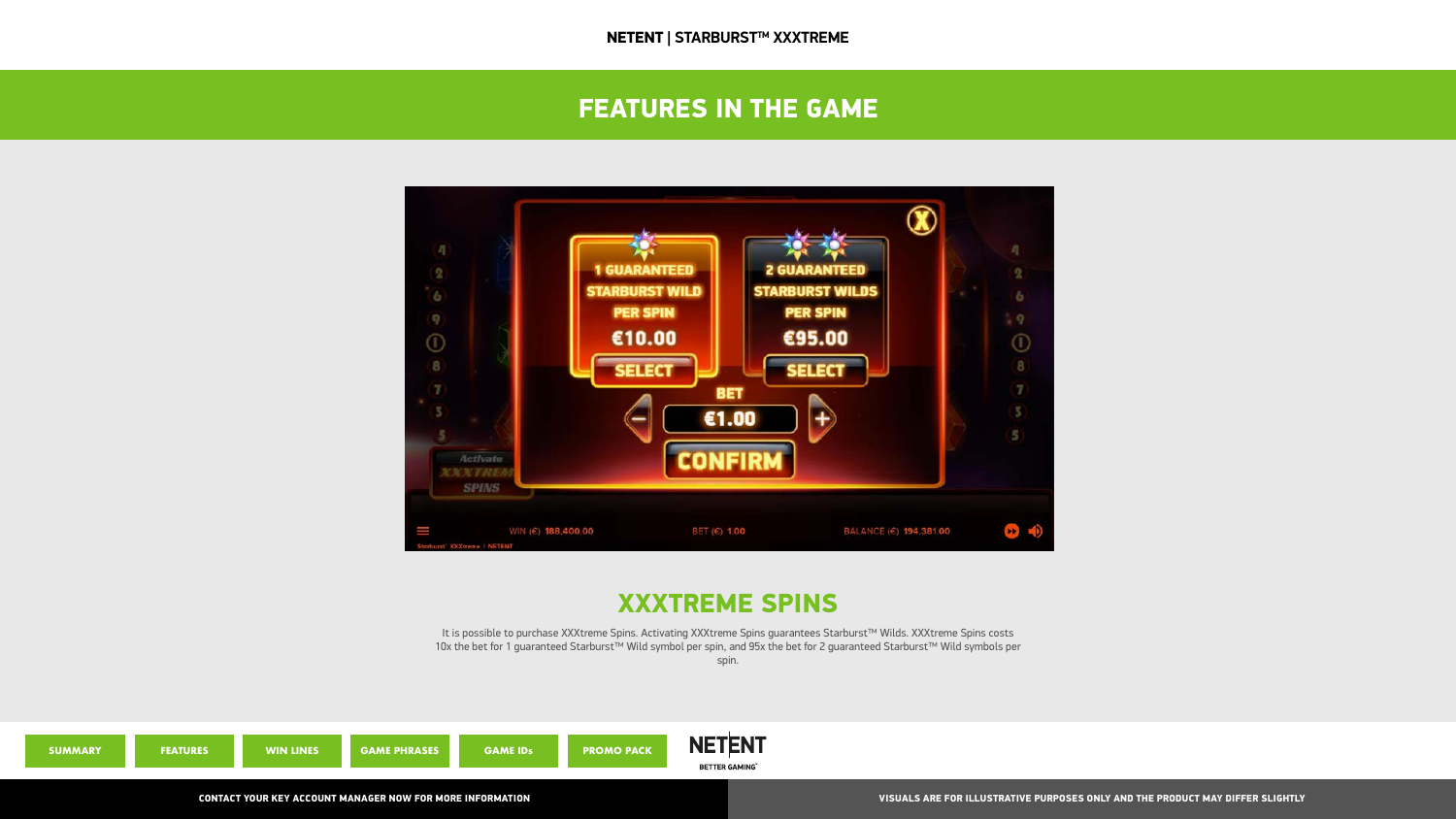## WIN LINES







<span id="page-3-0"></span>

Bet line wins pay if in succession from the leftmost reel to the rightmost reel. Only the highest win per bet line is paid. Malfunction voids all pays and plays.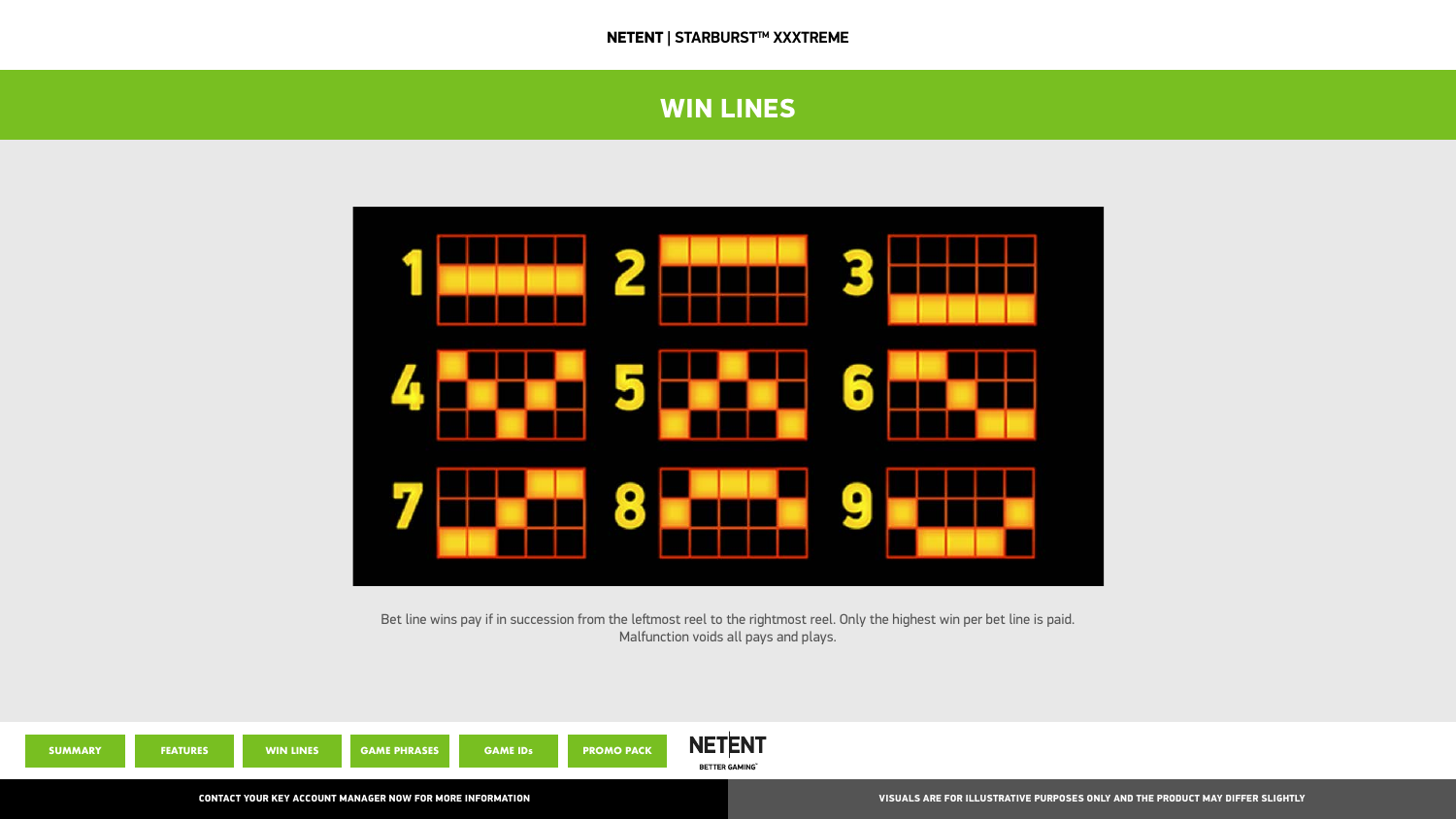### GAME PHRASES

#### How to describe Starburst™ XXXtreme:

- There's extreme, and then there's XXXtreme! Take this latest version of the iconic Starburst<sup>™</sup> for a spin.
- NetEnt studios proudly presents Starburst™ XXXtreme.
- It's back to the future with this stellar NetEnt remake Starburst™ XXXtreme.
- The iconic Wilds of Starburst™ are back in action in Starburst™ XXXtreme: a new-age version of the timeless gem.
- Fly through space and reach for the stars in Starburst™ XXXtreme!
- Starburst™ XXXtreme holds nothing back. The game captures the original recipe of the classic game but adds a good dose of rocket fuel and meteoric win potential! Prepare for a Wild, XXXtreme Ride!





<span id="page-4-0"></span>

**[SUMMARY](#page-0-0) [FEATURES](#page-1-0) [WIN LINES](#page-3-0) GAME PHRASES [GAME IDs](#page-5-0) [PROMO PACK](#page-6-0)**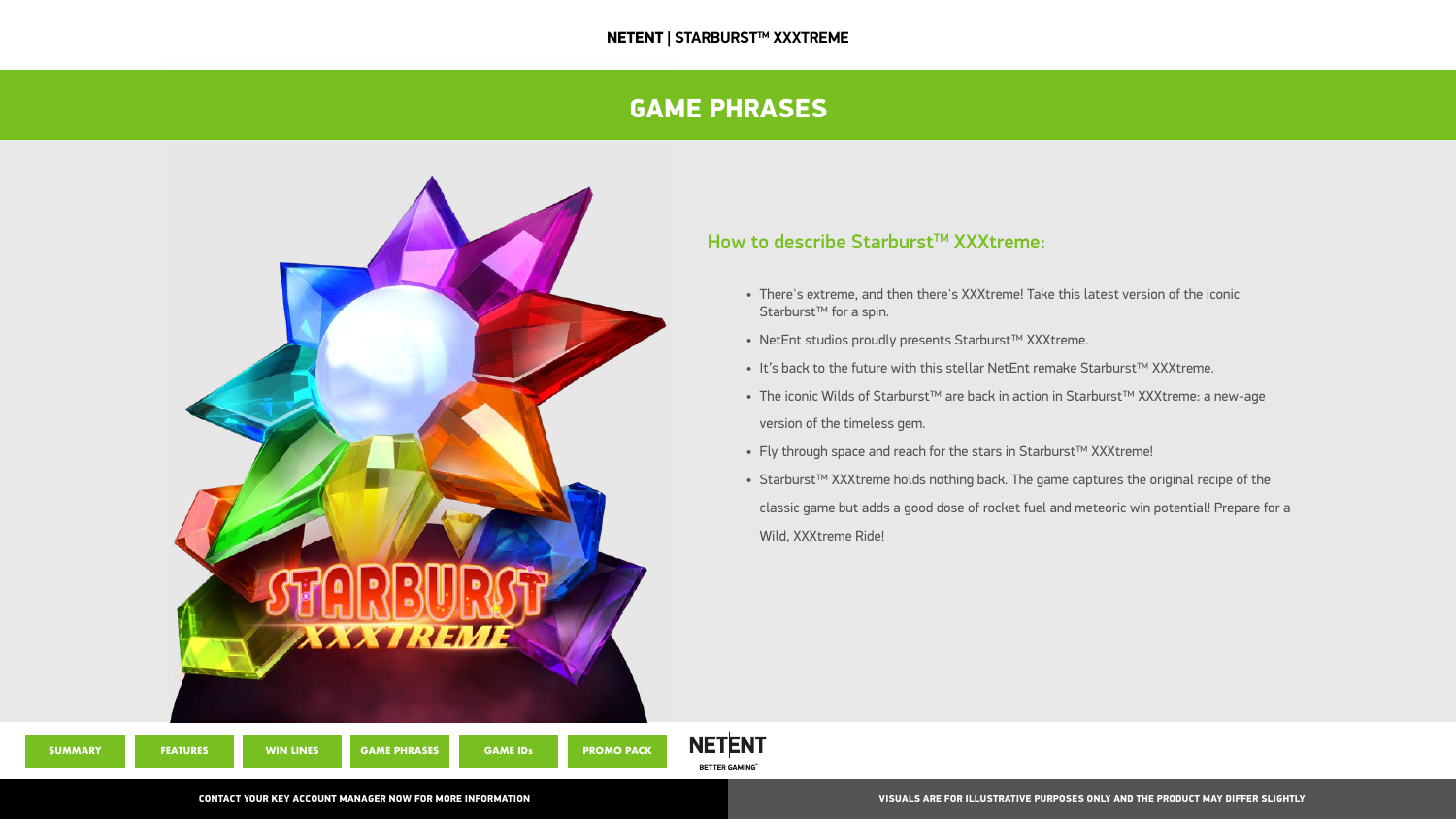### GAME IDs

#### **RTP in Game Rules**

Standard: 96.11%, XXXtreme Spins 1: Standard: 96.40%, XXXtreme Spins 2: 96.46%

Standard: 96.11%, XXXtreme Spins 1: Standard: 96.40%, XXXtreme Spins 2: 96.46%





| <b>SUMMARY</b> | <b>FEATURES</b> | <b>WIN LINES</b> | <b>GAME PHRASES</b> | <b>GAME IDs</b> | <b>PROMO PACK</b> |
|----------------|-----------------|------------------|---------------------|-----------------|-------------------|
|                |                 |                  |                     |                 |                   |



<span id="page-5-0"></span>

| <b>Game ID</b>                      | <b>Comment</b>                           |
|-------------------------------------|------------------------------------------|
| starburstxxxtremeusa_f1_not_mobile  | Desktop version. XXXtreme Spins enabled. |
| starburstxxxtremeusa_f1_mobile_html | Mobile version. XXXtreme Spins enabled.  |

*All Game IDs are compatible with Seamless Wallet integration, simply add "\_sw" to the end. Eg. starburstxxxtremeusa\_f1\_not\_mobile\_sw*